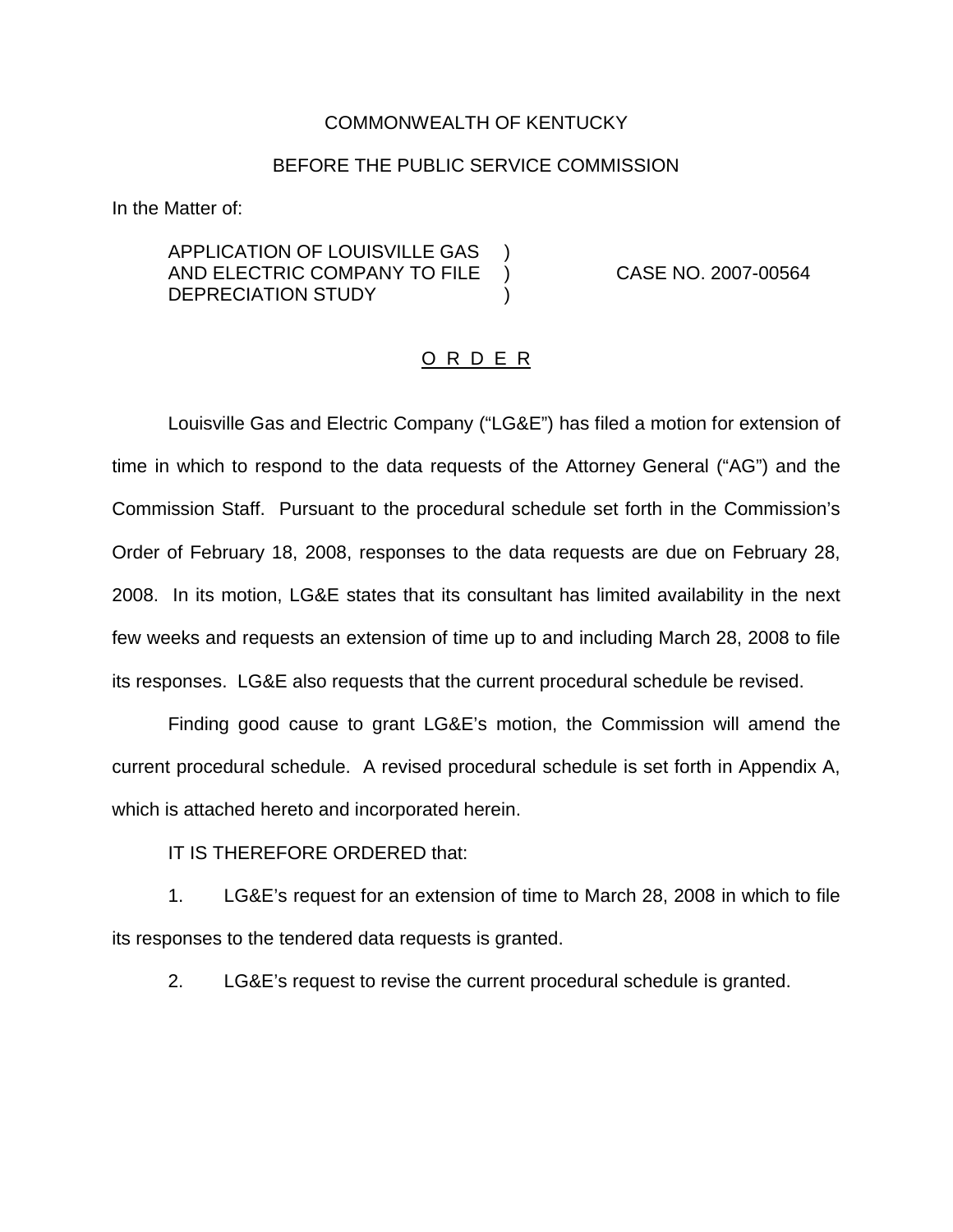3. The revised procedural schedule set forth in Appendix A, which is attached hereto and incorporated herein, shall be followed and supersedes the previous schedule established in the Commission's February 18, 2008 Order.

4. Nothing contained herein shall prevent the Commission from entering further Orders in this matter.

Done at Frankfort, Kentucky, this 27<sup>th</sup> day of Feburary, 2008.

By the Commission Commissioner Clark Abstains.

ATTEST:

**Executive Director** 

Case No. 2007-00564